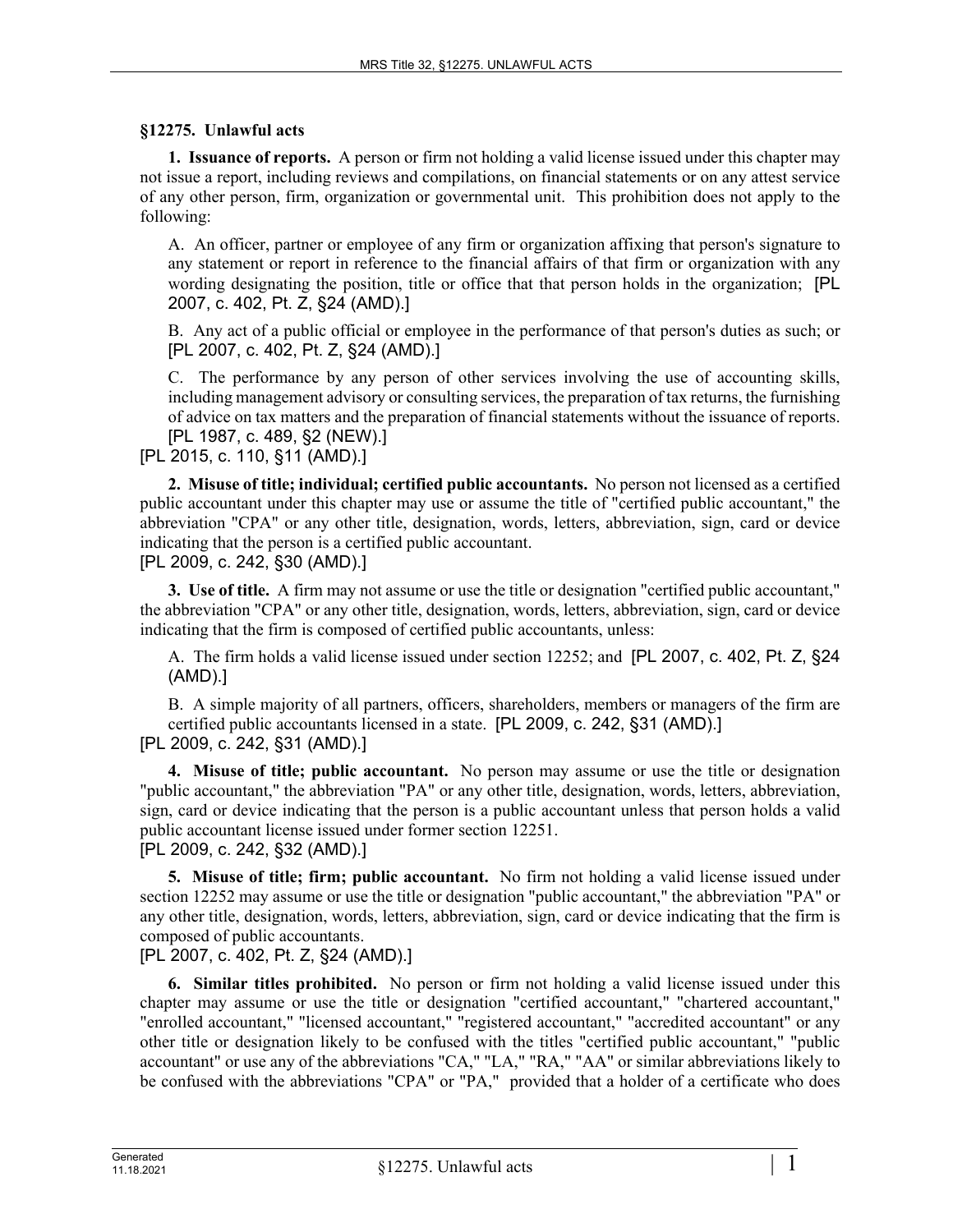not also hold a license may use the titles pertaining to that certificate in any manner not prohibited by rules adopted by the board under section 12214, subsection 4. [PL 2009, c. 242, §33 (AMD).]

**7. Similar designation prohibited.** No person or firm not holding a valid license issued under this chapter may assume or use any title or designation that includes the words "auditor" or "auditing" in connection with any other language, including the language of a report, that implies that the person or firm holds such a license or has special competence as an auditor, except that this subsection does not prohibit any officer, partner or employee of any firm or organization from affixing that person's signature to any statement in reference to the financial affairs of that firm or organization with any wording designating the position, title or office that that person holds in the firm or organization or prohibit any act of a public official or employee in the performance of that person's duties. [PL 2009, c. 242, §34 (AMD).]

**8. Unauthorized practice.** No person holding a certificate may engage in the practice of public accountancy, unless that person also holds a valid license issued under this chapter. [PL 2009, c. 242, §35 (AMD).]

**9. Form of firm.** No person or firm holding a license may engage in the practice of public accountancy using a professional or firm name or designation that is misleading about the legal form of the firm, about the persons who are partners, officers or shareholders of the firm or about any other matter, except that the names of one or more former partners or shareholders may be included in the name of a firm or its successor.

[PL 2007, c. 402, Pt. Z, §24 (AMD).]

**10. Foreign practice.** Subsections 1 to 11 do not apply to a person or firm holding a certificate, designation, degree or license granted in a foreign country entitling the holder to engage in the practice of public accountancy or its equivalent in that country, whose activities in this State are limited to the provision of professional services to persons or firms who are residents of, governments of or business entities of the country in which that person holds that entitlement, who issues no reports with respect to the attest service information of any other persons, firms or governmental units in this State, and who does not use in this State any title or designation other than the one under which that person practices in that country, followed by a translation of that title or designation into the English language, if it is in a different language and by the name of that country.

[PL 2015, c. 110, §12 (AMD).]

**11. Employees.** Nothing in this chapter prohibits any person, not a certified public accountant or public accountant, from serving as an employee of, or an assistant to, a certified public accountant, public accountant, a firm of certified public accountants or of public accountants holding a license issued under this chapter, provided that the employee or assistant may not issue any accounting or financial statements over the employee's or assistant's name.

# [PL 2009, c. 242, §36 (AMD).]

**12. Commissions; referral fees.** A licensee, when performing for a client an attest service, may not receive a commission or a referral fee:

A. For recommending or referring to a client any product or service; [PL 1999, c. 245, §12 (NEW).]

B. For recommending or referring any product or service to be supplied by a client; or [PL 1999, c. 245, §12 (NEW).]

C. As a consequence of a decision by a client to purchase or supply a particular product or service. [PL 1999, c. 245, §12 (NEW).]

Notwithstanding paragraphs A, B and C, a licensee may receive a commission or a referral fee if the licensee's compilation report discloses in writing a lack of independence.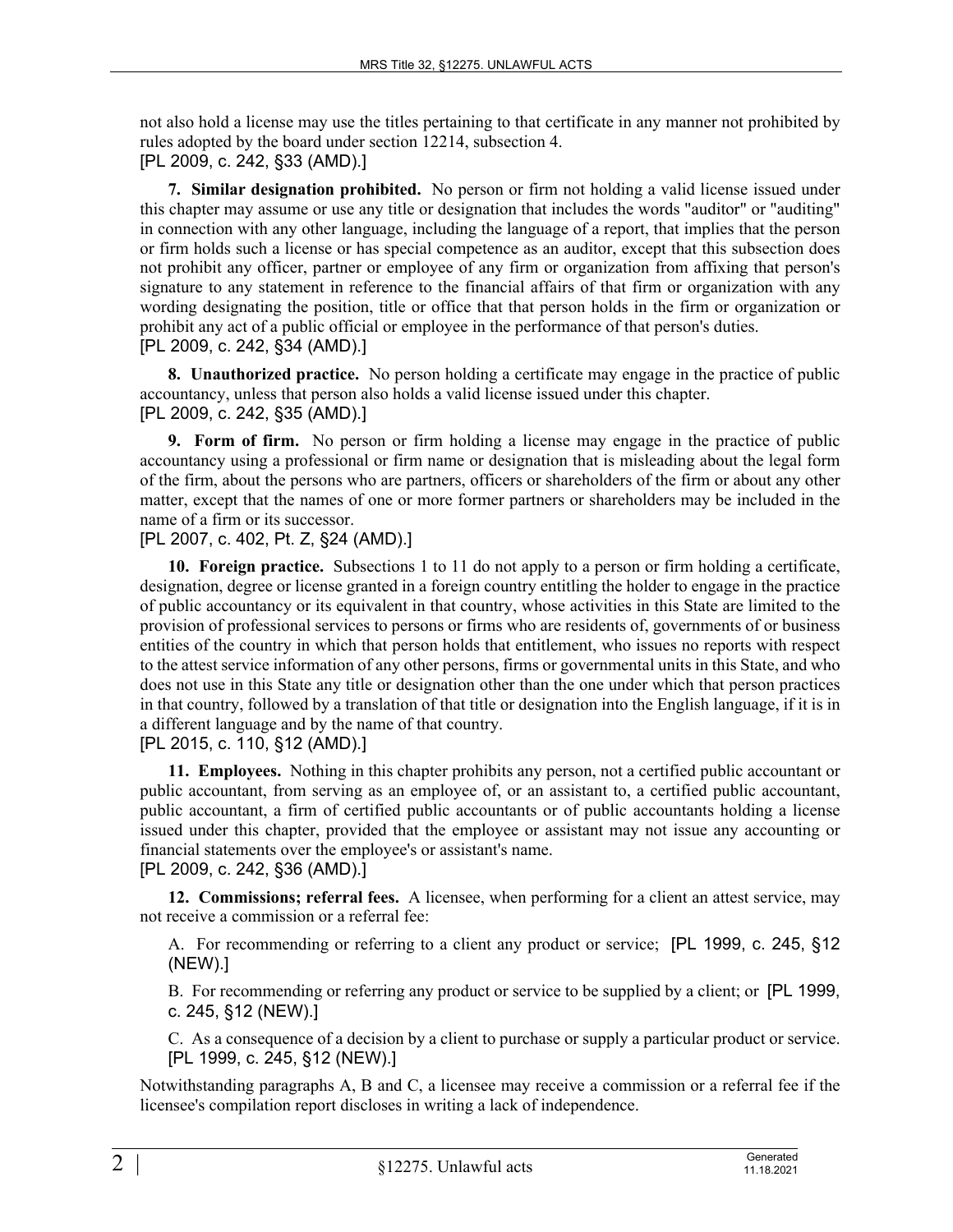This prohibition applies during the period in which the licensee is engaged to perform any of the attest services and the period covered by any historical financial statements involved in the attest services.

A licensee who is not prohibited by this section from receiving a commission or a referral fee shall disclose in writing to any person or entity to whom the licensee recommends or refers a product or service to which the commission or referral fee relates the fact that the licensee has been paid or expects to be paid a commission or referral fee.

[PL 2015, c. 110, §13 (AMD).]

**13. Contingency fees.** A licensee or a licensee's firm may not:

A. When involved in providing for a client an attest service:

(1) Perform for a contingent fee any services for a client; or

(2) Receive a contingency fee from a client; or [PL 2015, c. 110, §13 (AMD).]

B. Prepare an original or amended tax return or claim for a tax refund for a contingent fee. [PL 1999, c. 245, §12 (NEW).]

Notwithstanding paragraph A, a licensee when providing an attest service may receive a contingency fee if the licensee's compilation report discloses in writing a lack of independence.

The prohibitions apply during the period in which the licensee is engaged to perform any of the services listed in this section and the period covered by any historical financial statements involved in any of the listed services.

As used in this subsection a "contingent fee" or "contingency fee" means a fee established for the performance of any service pursuant to an arrangement in which no fee is charged unless a specified finding or result is attained or in which the amount of the fee is otherwise dependent upon the finding or result of the service. For purposes of this subsection, fees are not regarded as being contingent if fixed by courts or other public authorities or, in tax matters, if determined based on the results of judicial proceedings or the findings of governmental agencies. A licensee's fees may vary depending on the complexity of services rendered.

[PL 2015, c. 110, §13 (AMD).]

**14. Substantial equivalency.** For purposes of this section:

A. An individual practicing as a certified public accountant without a license on the basis of substantial equivalency pursuant to section 12232 and complying with the restrictions on the scope of such a practice is equivalent to an individual licensed as a certified public accountant under section 12230 or 12231 or a corresponding provision of prior law, and each reference in this section to a licensed certified public accountant is deemed to include, on an equal basis, such an individual; [PL 2009, c. 242, §37 (AMD).]

B. A firm in compliance with section 12252, subsection 1 must, for the purposes of this section, be deemed to hold a valid license issued under section 12252; and [PL 2009, c. 242, §37 (AMD).]

C. Notwithstanding any other provision of this section, it is not a violation of this section for a firm that does not hold a valid license under section 12252 and that does not maintain an office in this State to use the title "CPA" or "Certified Public Accountants" as part of the firm's name and to provide professional services in this State, and licensees and individuals with practice privileges may provide services on behalf of such a firm if the firm complies with the requirements of section 12252, subsection 1, paragraph A, subparagraph (3) or section 12252, subsection 1, paragraph B or C, whichever is applicable. An individual or firm authorized under this paragraph to use practice privileges in this State shall comply with the requirements otherwise applicable to licensees under this section. [PL 2021, c. 68, §4 (AMD).]

[PL 2021, c. 68, §4 (AMD).]